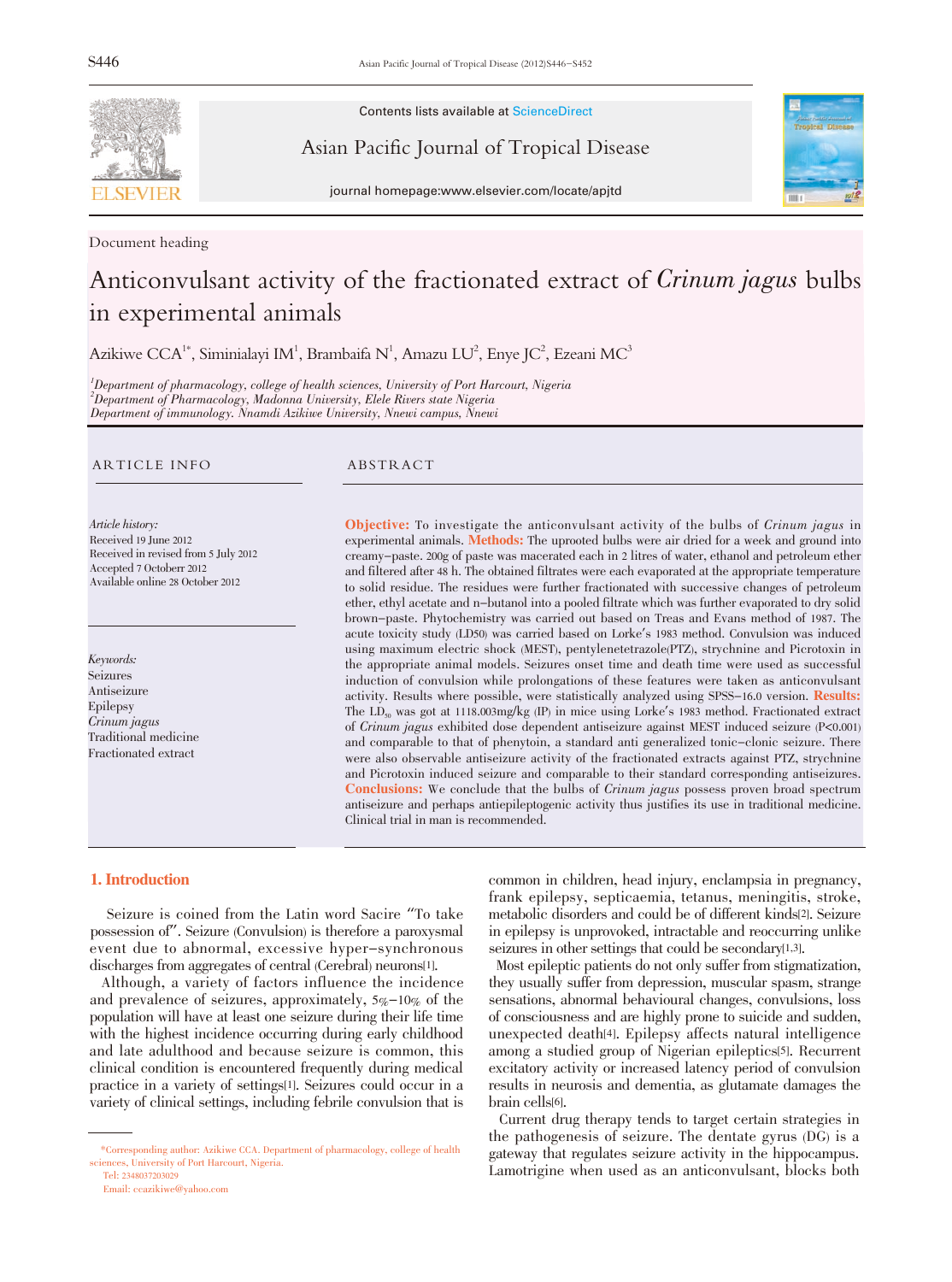AMPA and NMDA receptors of glutamate<sup>[7]</sup>. During seizures, electrical impulses are distributed from one neuron in the brain to another through ion channels. Major ion channels include Sodium and Calcium. Therapeutic drugs in current use are therefore employed to block these ions thus correct the spread of seizure. Notable examples are phenytoin and carbamazepine that block Sodium ions and are thus used for grandmal seizures. Ethosuximide and valproic acid that block calcium ions in T-channel, are used for Petitmal seizures. A counter action of gamma amino butyric acid (GABA) which is inhibitory to the excitatory effect of glutamate/aspartate is employed in therapy. This includes the use of benzodiazepines or barbiturates as GABA-enhancers, gabatin, pregabalin and gabapentin as GABA analogues and vigabatrin or tiagabin as GABA hydrolysis inhibitors. Direct blockade of glutamate receptors is also employed in therapy. Lamotrigine acts in this manner[7].

These drugs/strategies however bring about only symptomatic relief as they do not control epileptogenesis, the process by which the brain develops epilepsy[8] [9].

Current research into antiseizure therapy is looking into the possibility of synthesizing drugs that can block the gliotransmission of ATP (adenosine tri-phosphate). This transmission in astrocyte-glia cells leads to astrocytecalcium wave generation. Blockade of ATP signaling will not only decrease the frequency of epilepsy, it will make more adenosine available through further hydrolysis of ATP[8]. The list of anti seizures has even tripled in the 21 first century but, epilepsy remains a big clinical burden as no definite cure/ control without devastating adverse effects appears to be in sight[9].

More than one third of patients with epilepsy have inadequate control of seizures with drug therapy, as most drugs in current use are largely palliative and there currently exist no drug that has eliminated or prevented reoccurrence of epilepsy (Antiepileptogenic) [2].

An intriguing possibility is to control acquired epilepsy by preventing epileptogenesis, a process by which the brain becomes epileptic. A number of antiepiletics have been evaluated in clinical trials to test whether they prevent epileptogenesis in humans, but to date no drug has been shown to be effective in such trials. Thus, there is a pressing need for drugs that are truly antiepileptogenic to either prevent epilepsy or alter its natural course[9]. More than 80% of the world's population use or has at one time or the other used, or resorted to herbal remedy for treatment of ailments[10]. Medicinal plants have proven to be very good therapeutic agents just like the orthodox drugs but, unlike orthodox drugs, are said to exhibit only minimal or no side/adverse effects[11,12]. The aqueous extract of stem back of Diospyros fischeri Gurke (Ebenaceae) had no effect on Picrotoxin induced convulsion in mice, the ethanolic extract showed a dose-dependent suppression of convulsion[13]. Unlike other studies, the hydro-alcoholic extracts from Erythrina velutina and Erythrina mulungu have only anticonvulsant effects only on Strychnine-induced seizure model, suggesting their possible action on glycine system and a potentiation of pentobarbital sleeping time, suggesting depressant action on the central nervous system[14].

Crinum is the largest tropical genus of the amaryllidaceae/ lilaceae family[15]. Crinum jagus is a medicinal plant used in traditional medicine either singly or in a combination with Chromoleana odorata and Emilia prateramisa (both of Asteraceae family) in treatment of all forms of convulsive state. Crinum jagus  $(C$ *jagus*) is variable specie that occurs

in tropical Africa (Figure 1). Its leaves may be broad in some forms, whereas they are narrower or parallel in other forms. The plant may be found in swampy conditions, seasonal wetlands or in grassland (Savanna). Some plants are remarkably fragrant, flowered, vanilla scented while others may have little or no scent/odor. Buds are enclosed in several sheathing bracts (Figure 1.1). The bulbs are ground, macerated in hot palm-oil and used in treatment of all types of seizures[16]. Morpholine, Hamayne and Lycorine have earlier been isolated as active alkaloids of C. jagus. Lycorine has been shown to possess anti-tumor activity and shall be available in commercial quantity[17]. Earlier work on the crude extract of Crinum jagus revealed anti mitotic activity[18]. In India, Crinum jagus is used in treatment of snake bites[19]. Crinum jagus bulb has also recently been shown to possess anti-asthmatic activity<sup>[20]</sup>. In another recent work antioxidant and antihaemorrhagic activities of C.jagus were documented[15]. The bulbs of Crinum jagus is also used in treatment of chronic cough, malaria, sores and possess antibacterial activity[21].



Figure 1. Crinum jagus.

# 2. Materials and methods

#### 2.1. Total number of animals used for the study

Consisted of 53 Wister Albino Mice, 20 adult Wister Albino Rats and 20 day-old Chicks. Drugs consisted of convulsant models and standard anticonvulsants.

# 2.2. Plant collection and taxonomy

The plant was collected on the 15th of January, 2008 from Igbodo in Ika N/East Local Government Area of Delta State, Nigeria. The plant was identified as Crinum jagus a member of the family amaryllidaceae/lilaceae by Mr A Ozioko, of the Department of Botany, (Herbarium section), University of Nigeria, Nsukka[11]. A voucher specimen of the plant has been kept in the University's herbarium for future reference.

#### 2.3. Plant extraction

Extraction was divided into two stages. The first stage involved crude extraction in polar (water), semi polar (ethanol) and non polar (petroleum ether) solvents. The second stage involved further extraction (fractionation) of the pooled crude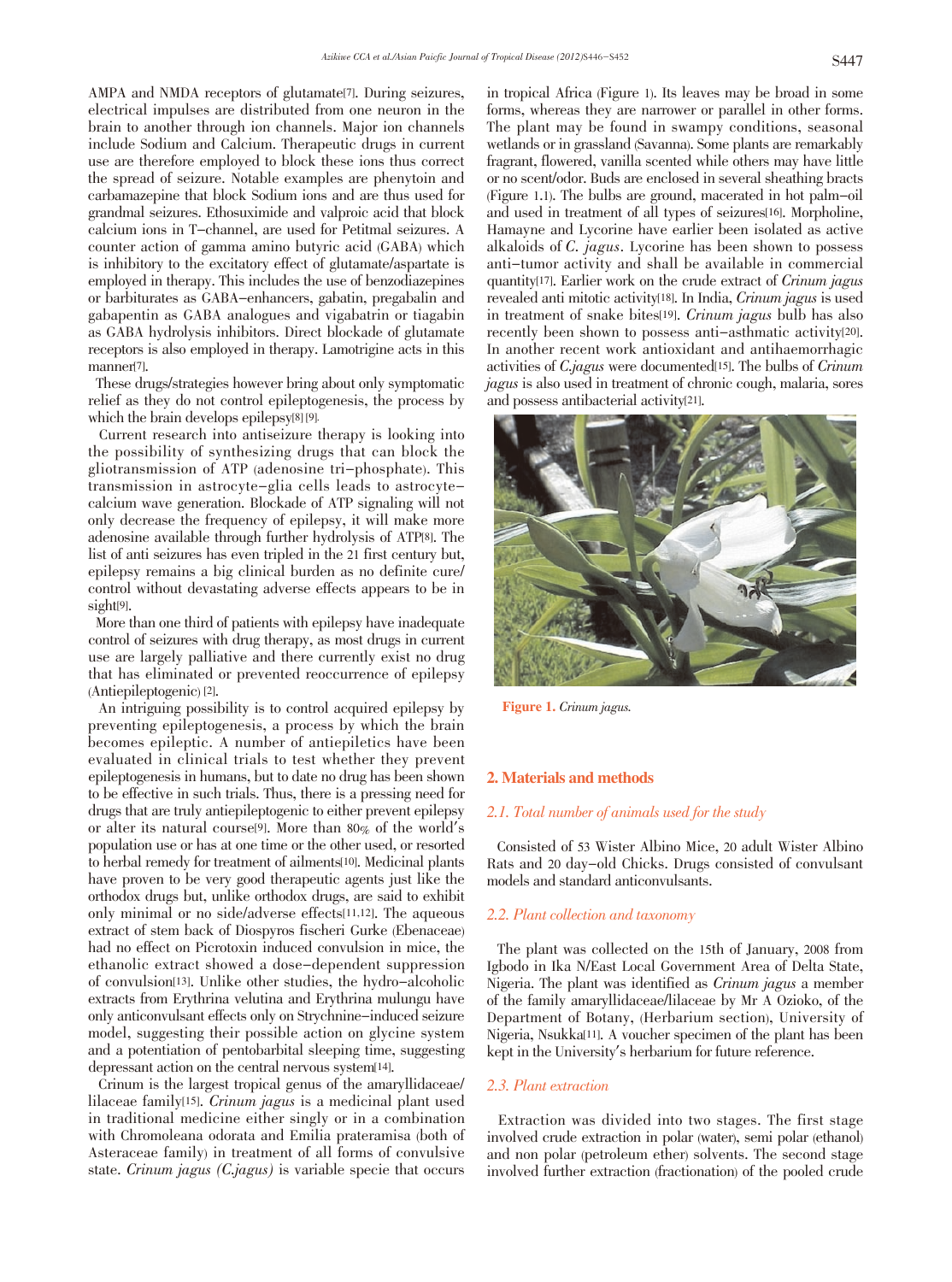extract gotten from the first stage[16].

# 2.4. Phytochemistry

Method of Phytochemistry was based on the method of Trease and Evans (1987) and as applied by Azikiwe et al [22]. Phytochemistry was carried out to test for presence of alkaloids, flavonoids, tannins, terpenoids, glycosides, reducing sugars, fats/oils, resins, proteins, acidic substances and carbohydrates.

# 2.5. Acute toxicity

Lorke's <sup>1983</sup> involved the use of <sup>13</sup> animals and divided into two stages. At the first phase, a total of 9 male mice of average weight of 20.5g were used[11,23]. The animals were divided into 3 groups (A-C) of 3 animals per group. The fractionated extracts of Crinum jagus re-dissolved in water and administered intraperitoneally to the mice at doses of 10mg/kg, 100mg/kg and 1000mg/kg. All animals had unrestricted access to water and animal feed and were then observed in their cages for 24h. The animals were observed for possible signs of toxicity (anorexia, drowsiness, apnoea, immobility, twitches and irritation) and, or death. All dead animals were immediately removed from the cage as soon as possible once death was observed, counted and recorded. The second stage followed the end of the first stage and 4 new mice were selected and placed 1per cage. They were separately given 2500mg/kg, 5000mg/kg, 7500mg/kg and 10000mg/kg and were further observed for the next 24 h.  $LD_{50}$  was then calculated as the geometric mean of the lowest dose that killed an animal (2500) and the highest dose that did not kill any animal (1000). Geometric mean was calculated as the average of the square roots of the lowest dose that killed an animal and the highest dose that did not kill any animal. With the  $LD_{50}$  obtained, the presumable effective doses were taken thus one-fifth of  $LD_{50}$  as high dose (HD) and one-tenth as low dose.

#### 2.6. Convulsion induction models

Convulsion was induced in different animal models using maximum electric shock(MEST), pentylenetetrazole(PTZ), strychnine(Sty) and picrotoxin(Picro). While maximum electric shock was used in 25 day old chicks, PTZ was used in 25 adult rats and Sty and Picro were used each in 25 adult mice. The methods employed standard methods[13,14,16]. Warm red palmoil(2mL/kg) was used as transport vehicle control to account for its use by traditional healers. Pure drinking (2mL/ kg) was used as negative control.

#### 3. Results

#### 3.1. Extraction

The aqueous filtrate had a pH of 5 and boiled at  $108^{\circ}$ . The starting paste of 200g of the bulbs of Crinum jagus for each of Petroleum-Ether (PE), Ethanol (ET) and Water (WT) as extracting solvents, resulted in 170.2g, 124.5g and 54.02g crude extraction for PE, ET and WT respectively. Percentage yield was got as  $85\%$  for PE,  $62\%$  for ET and  $27.01\%$  for WT (Table 1).

#### Table 1

Solvent extraction of Crinum jagus bulbs.

|                          | Petroleum ethar Ethanol |                  | Water  |
|--------------------------|-------------------------|------------------|--------|
| Weight of <i>C.jagus</i> | 200g                    | 200 <sub>g</sub> | 200g   |
| Volume of olvent         | 2L                      | 2L               | 2L     |
| Volume of filtrate       | 1.96L                   | 1.96L            | 1.90L  |
| Boiling point            |                         |                  | 108 °C |
| Ph                       | 6.6                     | 6.8              | 7.0    |
| Extract                  | 170.2g                  | 124.5g           | 54.02g |
| $%$ Extract yield        | 85.0                    | 62.0             | 27.01  |

# 3.2. Fractionation

Fractionation started with a sum weight of 348.72 g and came out with a total weight of 342.5 g, percentage fractionation of 98.22%. The fractionated extract had brownish-slimy appearance. It had a sweet smell but, slightly choking on deep inhalation. The fractionated extract dissolved in water to form a brownish emulsion-like solution with a pH of 6 (Table 2).

#### Table 2

Fractionation of Crinum jagus bulbs.

|                   | Petroleum ether Ethyl acetate |                                    | $n$ -Butanol |
|-------------------|-------------------------------|------------------------------------|--------------|
| Total volume      | 100mL                         | 100mL                              | 100mL        |
| Extract           |                               | $\rightarrow$ 348.72g $\leftarrow$ |              |
| Fractions         | 97.2mL                        | 97.9mL                             | 99.8mL       |
| Ph                | 6.7                           | 6.65                               | 6.3          |
| Pooled F/extract  | $\rightarrow$                 | $\rightarrow$ 342.5g $\leftarrow$  | $\leftarrow$ |
| Loss fraction     | $\rightarrow$                 | $\rightarrow$ 6.22g $\leftarrow$   | $\leftarrow$ |
| $%$ Loss fraction | $\rightarrow$                 | $\rightarrow$ 1.78% $\leftarrow$   | $\leftarrow$ |
| Dissolution/Ph    | $\rightarrow$                 | $\rightarrow 6.0$                  | $\leftarrow$ |

Arrow indicates compounding or pooling effects.

# 3.3. Phytochemistry

The phytochemistry revealed that Alkaloids and flavonoids were abundantly present. Saponins, Tannins, Fats/Oils were significantly present. Reducing sugar, Carbohydrate, Proteins and glycosides were moderately present. Acidic compound was present while Steroids, Terpernoids and Resins were absent (Table 2).

### Table 2

|  | Phytochemistry results. |  |  |
|--|-------------------------|--|--|
|--|-------------------------|--|--|

| .<br>Tested substances   | Results   |
|--------------------------|-----------|
| Carbohydrate             | $+ +$     |
| Reducing sugar           | $+ +$     |
| Alkaloids                | $+ + + +$ |
| Saponins                 | $++ +$    |
| Flavonoids               | $+ + + +$ |
| Steroids and terpernoids |           |
| Proteins                 | $+ +$     |
| <b>Tannins</b>           | $+ + +$   |
| Glycosides               | $+ +$     |
| Resins                   |           |
| Acidic compounds         | $+$       |
| Fats/Oils                | $^{+++}$  |

 $-$  = not present;  $+$  = present;  $+$  = moderately present;  $++$  = significantly  $present; **+++** = abundantly present.$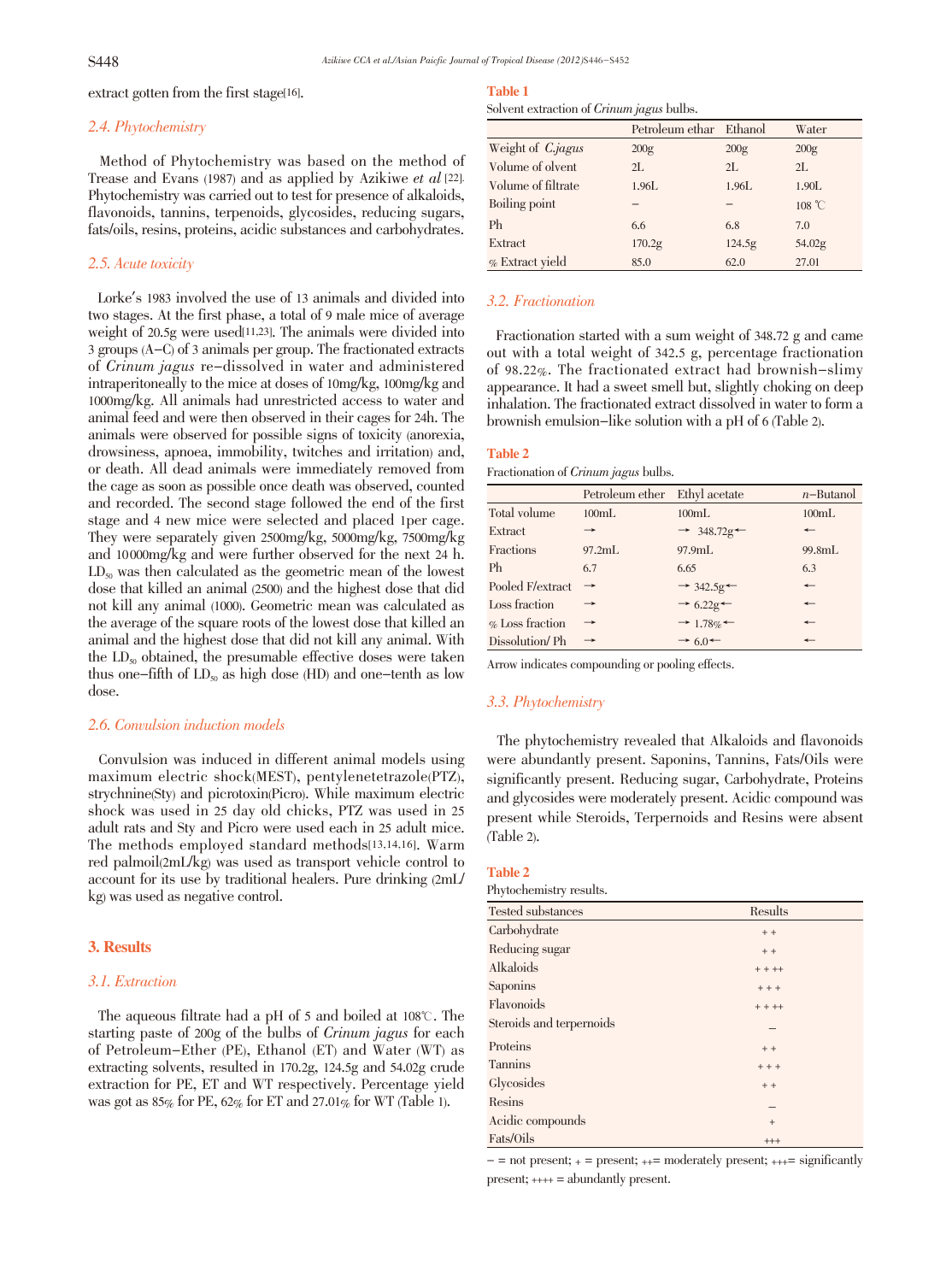# 3.4. Acute toxity study

At stage one, no animals died (Table 3) but doses of 2500 to 10,000mg/kg in stage two however, killed the animals (Table 3), thus  $LD_{50}$  was taken as the geometry mean. Thus: 2500 (lowest dose that killed an animal) X 1000(Highest dose that killed no animal)  $=2,500,000$  divide by  $2 = 1,250,000$ . Take square root= 1,118.033mg/kg.  $LD_{so}$  for fractionated extract of the bulbs of Crinum jagus is 1118.033mg/kg in Mice(IP).(Using Lorke's method) (Tables 3 and 4).

#### Table 3

# Stage one LD<sub>study</sub>

| Doses of extract | NO of animals | Death |  |
|------------------|---------------|-------|--|
| 10mg/kg          |               |       |  |
| 100mg/kg         |               |       |  |
| $100$ mg/ $kg$   |               |       |  |

### Table 4

| Stage two $LD_{50}$ study. |               |       |  |
|----------------------------|---------------|-------|--|
| Doses of extract           | NO of animals | Death |  |
| $2500$ mg/ $kg$            |               |       |  |
| 5000mg/kg                  |               |       |  |
| 7500mg/kg                  |               |       |  |
| $10,000$ mg/ $kg$          |               |       |  |

# 3.5. Anticonvulsant study

#### 3.5.1. Anticonvulsant activity in day-old chicks

Fractionated extract of Crinum jegus exhibited a dose related anti seizure activity agaist MEST induced seizure (P<0.001). This was comparable to that of phenytoin  $(P<0.01)$  which though had longer seizure onset time but, a shorter death time than fractionated extract.

Crinum jagus like most medicinal plants formulation by traditional medicine healers is macerated in palm oil. The present study could not demonstrate any significant antiseizure activity of palm oil used (Table 4).

#### Table 4

| Average seizure onset time and death time. |
|--------------------------------------------|
|--------------------------------------------|

| <b>Doses</b>         | Seizure onset time (min)    | Death time (min) |
|----------------------|-----------------------------|------------------|
| Diazepam $-5mg/kg$   | $45.0 \pm 0.31$             | $50.6 \pm 0.4$   |
| $F/Extract-120mg/kg$ | $34.4 \pm 0.2$              | $42.0 \pm 0.5$   |
| F/Extract-240mg/kg   | $40.4 \pm 0.2$ <sup>*</sup> | $50.4 \pm 0.2$   |
| $Water-2mL/kg$       | $6.4 \pm 0.2$               | $8.6 \pm 0.4$    |
| Palm oil-2mL/kg      | $7.6 \pm 0.4$               | $9.6 \pm 0.4$    |

\* indicates results with significant difference from negative control.

# 3.5.2.Anticonvulsant activity against pentylenetetrazole induced Seizure

In the present study seizure was achieved at 90mg/kg from our earlier pilot study unlike that of Oliveria et al<sup>[24]</sup>, that achieved seizure at 80mg/kg.

With PTZ induced, there was statistically insignificant antiseizure activity of red palm oil. Fractionated extract also exhibited actiseizure activity in dose dependent fashion  $(P<0.001)$ .

High dose of fractionated extract had anti PTZ induced seizure activity statistically equal to that of Valproic acid, a standard anti PTZ induced seizure (Table 5). The animals under Valproic acid and F/Extract exhibited intermittent seizures and showed increase in seizure onset time but, later died at their final average time of 179.8min for valproic acid, 110.6min for low dose and 183.8min high dose of fractionated extract.

#### Table 5

Average seizure onset time and death time.

| <b>Doses</b>         | Seizure onset time (min) Death time (min) |                  |
|----------------------|-------------------------------------------|------------------|
| Phenytoin- $5mg/kg$  | $49.0 \pm 0.7$ *                          | $60.4 \pm 0.5^*$ |
| $F/Extract-120mg/kg$ | $20.4 \pm 0.9$ *                          | $31.2 \pm 0.4*$  |
| $F/Extract-240mg/kg$ | $44.2 \pm 0.2^*$                          | $60.6 \pm 0.4*$  |
| Water-2mL/kg         | $6.3 \pm 0.2$                             | $7.8 \pm 0.2$    |
| Palm oil-2mL/kg      | $6.8 \pm 0.2$                             | $8.4 \pm 0.4$    |

\* indicates results with significant seizure activity compared with control.

# 3.5.3. Anticonvulsant against seizure induced by Strychynine

Seizure onset for fractionated extracts stood at an everage 34.2 for low dose and 40.8 for high dose while that of diazepam, a standard anticonvulsant was 45.2min. The death times were 50.6 for diazepam, 41.8 for low dose F/extract and 51.2 for high dose F/extract. The high dose of F/extract showed a higher resistance to death thus a superior antiseizure compared to diazepam  $(P<0.03)$  (Table 6).

#### Table 6

Average seizure onset time and death time.

| <b>Doses</b>         | Seizure onset time(min) Death time (min) |                   |
|----------------------|------------------------------------------|-------------------|
| Valproic acid-200mg/ | $90.4 \pm 0.2^*$                         | $179.8 \pm 0.4*$  |
| $F/Extract-120mg/kg$ | $91.0 \pm 0.3$ *                         | $110.6 \pm 0.4*$  |
| F/Extract-240mg/kg   | $120.2 \pm 0.2^*$                        | $183.8 \pm 2.3^*$ |
| $Water-2mL/kg$       | $8.0 \pm 0.3$                            | $9.0 \pm 0.3$     |
| Palm oil-2mL/kg      | $10.4 \pm 0.2$                           | $15.0 \pm 0.3$    |

\* indicates results with significant ant seizure activity compared with control.

# 3.5.4. Anticonvulsant against seizure induced by Picrotoxin

The results of Strychynine and Picrotoxin induced seizures were similar but, unlike that of strychnine, that of Picrotoxin had no difference in death time of high dose fractionated extract (50.4min) compared with diazepam (50.6min). The results of diazepam and fractionated extracts were again similar and higher than that of control (Table 7).

| <b>Table 7</b>                             |  |
|--------------------------------------------|--|
| Average seizure onset time and death time. |  |

| Doses- $mg/kg$       | Seizure onset time (min) Death time (min) |                  |
|----------------------|-------------------------------------------|------------------|
| Diazepam $-5mg/kg$   | $45.2 \pm 0.4^*$                          | $50.6 \pm 0.2$ * |
| $F/Extract-120mg/kg$ | $34.2 \pm 0.2^*$                          | $41.8 \pm 0.6^*$ |
| $F/Extract-240mg/kg$ | $40.8 \pm 0.5^*$                          | $51.2 \pm 0.8$ * |
| Water-2mL/kg         | $6.2 \pm 0.2$                             | $8.4 \pm 0.2$    |
| Palm oil-2mL/kg      | $7.4 \pm 0.2$                             | $8.6 \pm 0.2$    |

\* indicates results with significant ant seizure activity compared with control.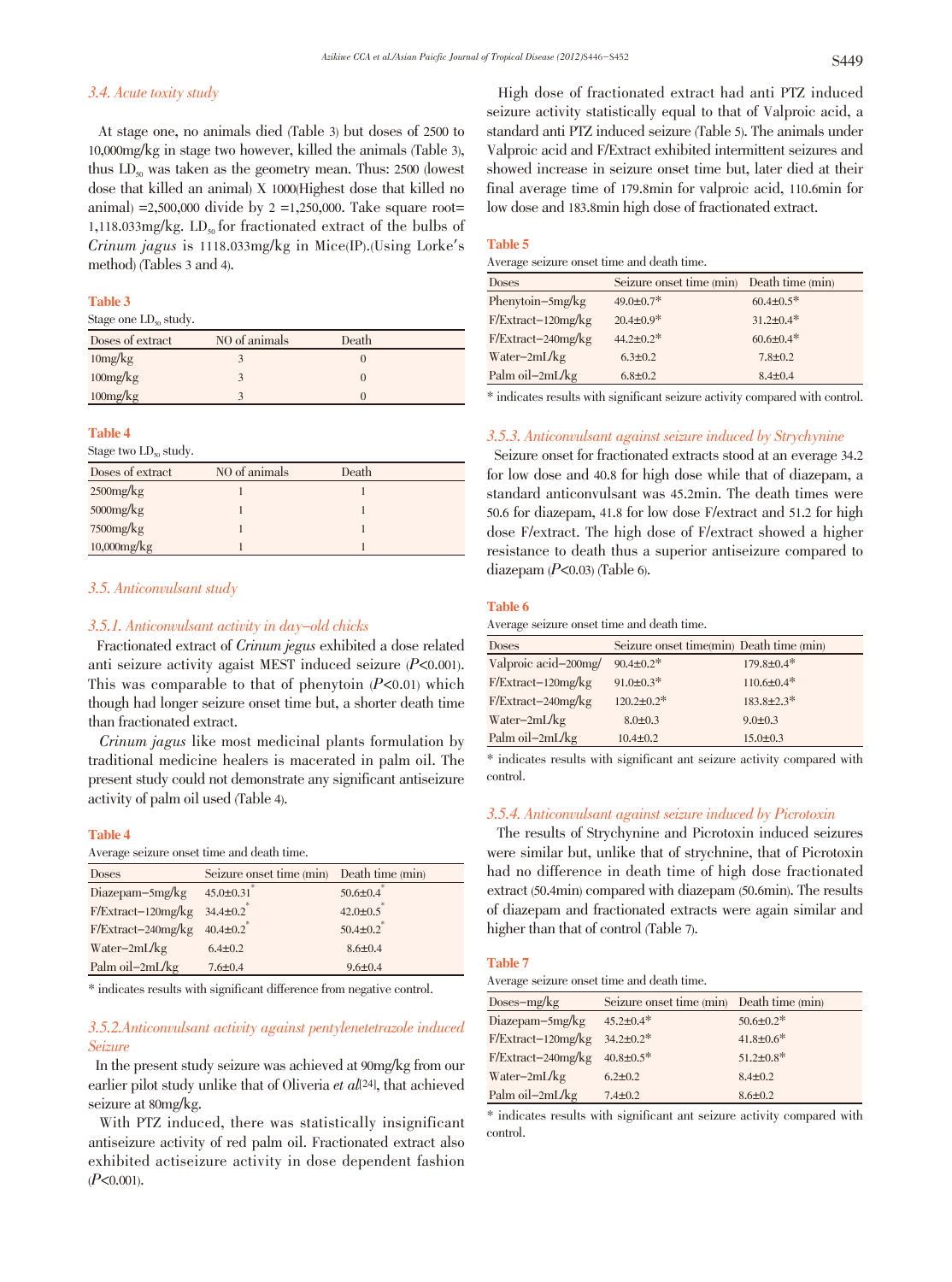#### 4. Discussion

The present study found that both the crude and fractionated extract of C. jugus were oily in appearance and contained mainly non polar compounds which were possibly responsible for its observed pharmacological activities. The fractionated extract was found to be very rich in alkaloids, flavonoids, resins and acidic compounds, safe and had a broad spectrum of anti-seizure activity.

The fact that the fractionated yield was highest with N-buthanol, a non polar solvent and that the fractionated extract was oily in appearance indicated the active constituents of the fractionated extract were very likely non-polar. These findings are in agreement with previous findings of Edema and Okaniemen[16].

Previous work on C. jagus identified three principal constituents namely: morpholine, lycorine and hamayne as well as calcium salts as other flavonoids components[16]. Other than the calcium salts, these compounds are essentially alkaloids and flavonoids[17-20]. Phytochemistry of the fractionated extract demonstrated the rich presence of alkaloids, flavonoids, tannins and acidic compounds. It had been expected that fractionated extract would be alkaline judging from the rich presence of alkaloids but the contrary was true. Subramoniam had reported that the extraction of medicinal plants increases their acidity and toxicity. Acidity of the fractionated extract may be related to the presence of calcium and oxalate salts or the high carbon atoms of the polyphenolic compounds (flavonoids) as well as the presence of acidic compounds.

As stated earlier in the methods, inhibition of MEST-induced seizures signifies anti-generalized tonic-clonic, myoclonic and atonic (grandmal) seizure while inhibition of PTZ-induced seizures implies inhibition of generalized non-convulsive (absence) seizures. The fractionated extract showed strong activity against MEST-induced seizures, moderate activity against strychnine- and picrotoxin-induced seizures and mild activity against PTZ-induced seizures. The seizure inhibitory activity of the fractionated extract was dose-dependent and comparable to that of standard anticonvulsants. Alkaloids and Their mechanism of anti-seizure activity may be due to their antioxidant activity or through some vague means. These substances are richly found in C. jagus and its antiseizure activity against MEST-induced seizures may stem from their presence.

Lycorine has been shown to possess anti-tumor but not antiseizure activity. Morpholine from yet to be published work in our Lab has no statistically significant activity against MEST, Strychnine- and picrotoxin-induced seizures. The broad spectrum anti-seizure activity of the fractionated extract may therefore be attributable to hamayne the third of the major constituents of C.jagus (lycorine and morpholine being the others) or a synergistic effect of the components of C. jagus. It is also possible that there exist other active constituents of C. jagus that are yet to be identified.

We conclude that the bulbs of *Crinum jagus* possess proven broad spectrum antiseizure and perhaps antiepileptogenic activity thus justifies its use in traditional medicine. Clinical trial in man is recommended.

# Conflict of interest statement

We declare that we have no conflict of interest.

#### Acknowledgements

We thank the management of University of Port Harcourt, Port Harcourt, Rivers State. Nigeria, for unlimited access to her facilities. We are supported by NKWOR OHAFUGO AZIKIWE MEMORIAL EdUCATIONAL FUND NO. AMEF/2011/009/001.

# **References**

- [1] Lowenstein DH. Seizures and epilepsies. 17th ed. In: Harrison's principles of internal medicine: Churchill Livingstone medical publications; 2010, p. 2124-2157.
- [2] Allen CMC, Lueck CJ, Dennis M. Neurological disease. 21st ed. In: Davidson editor. Principles and practice of medicine. Churchill Livingstone Elsevier; 2010, p. 1131-1156.
- [3] Clarke CRA. Neurological diseases. 7th ed. In: Kumar, Clark, editors. Clinical medicine. London: Saunders Elsevier; 2009, p. 1137-1145.
- [4] Boison D. The adenosine kinase hypothesis of epileptogenesis. Prog neurobiol 2007; 11(12): 234-239.
- [5] Sunmonu TA, Komolafe MA, Ogunrin AO, Oladimeji BY, Ogunnniyi A. Intellectual impairment in patients with epilepsy in Ile-Ife. Nigeria Acta Neurol Scand 2008; 6(11): 311-316.
- [6] Levite M, Ganor Y: Autoantibodies to glutamate receptors can damage the brain in epilepsy, systemic lupus erythematosus and encephalitis. Neurology 2008; 56(11): 1111-1117.
- [7] Lee CY, Fu WM, Chen CC, SU MJ, Liou HH. Lamotrigine inhibits post synaptic AMPA receptor and glutamate release in the dentate gyrus. Neurology 2008; 56(11): 910-916.
- [8] Kumaria A, Tolias CM, Burnstock G. ATP signaling in epilepsy, purinergic signal. Epilepsia 2008; 44(12): 11-14.
- [9] Costa J, Fareleira F, Ascencao R, Wiznitzer A. Clinical co mparability of the new antiepileptic drugs in refractory partial epilepsy: A systematic review and meta-analysis. Epilepsia 2011; 52(7): 1280-1291.
- [10]WHO. WHO positions on herbal (TM/CAM) medicine. WHO bull 2010; 9: 110-123.
- [11]Azikiwe CCA, Amuzu LU, Unekwe PC, Nwosu PJC, Ezeani MC, Siminialayi MI, et al. Antidiabetic fallacy of Vernonia amygdalina in human diabetes. Asian Pac J Trop Med 2009; 2(5): 54-57.
- [12]Amazu LU, Azikiwe CCA, Njoku CJ, Osuala FN, Nwosu PJC, Ajugwo AO, et al. Antiinflammatory activity of the methanolic extract of the seeds of Carica papaya in experimental animals. Asian Pac J Trop Med 2010; 3(11): 884-886.
- [13]Moshi MJ. Anticonvulsant activity of extracts of Diospyros fischeri stem back. Afric J Trad Compl altern Med 2007; 4(1): 94-98.
- [14]Vasconceios SM, Lima NM, Sales GT, Cunha GM, Aguiar LM, Silveira ER, et al. Anticonvulsant activity of hydroalcoholic extracts from Erythrina valutina and Erythrina mulungu. Ethenopharmacology 2007; 110(2): 271-274.
- [15]Ode OJ, Nwaehujor CO, Onakpa MM. Evaluation of antihaemorrhagic and antioxidant potentials of Crinum jagus bulb. Int J Appl Biol Pharm Technol 2010; 1(3): 1330-1336.
- [16]Edema MO, Okanieimen FE. Chemical and anticonvulsant screening of Crinum jagus bulbs. Niger J Chem Res 2002; 7: 25-28.
- [17]Banwell MG, Gao YN, Petit L, Xinghua M, Lorenzo VW, Schwartz BD, Willis AC, et al. Gem-dibromocyclopropanes and enzymatically derived cis-1-2-dihydrocatechols as building blocks in alkaloids synthesis. Pure Appl Chem 2011; doi: 10.1351/PAC-CON-11-07-05.
- [18]Nwakamma NMC, Okoli BE. Cytological effects of the roots of extract of Boerhaavia diffusa on root tips of Crinum jagus. Eur Asian J Biosci 2010; 4: 105-111.
- [19]Gomes A, Das R, Sarkhel S, Mashra R, Mukherjee S, Bhattacharya S , et al. Herbs and herbal constituents active against snake bike. Indian J Exp Biol 2010; 48: 865-878.
- [20]Sonibare MA, Gbile ZO. Ethnobotanical survey of anti-ashmatic plants in South Western Nigeria. Afric J Trad Compl Altern Med 2008; 5(4): 340-345.